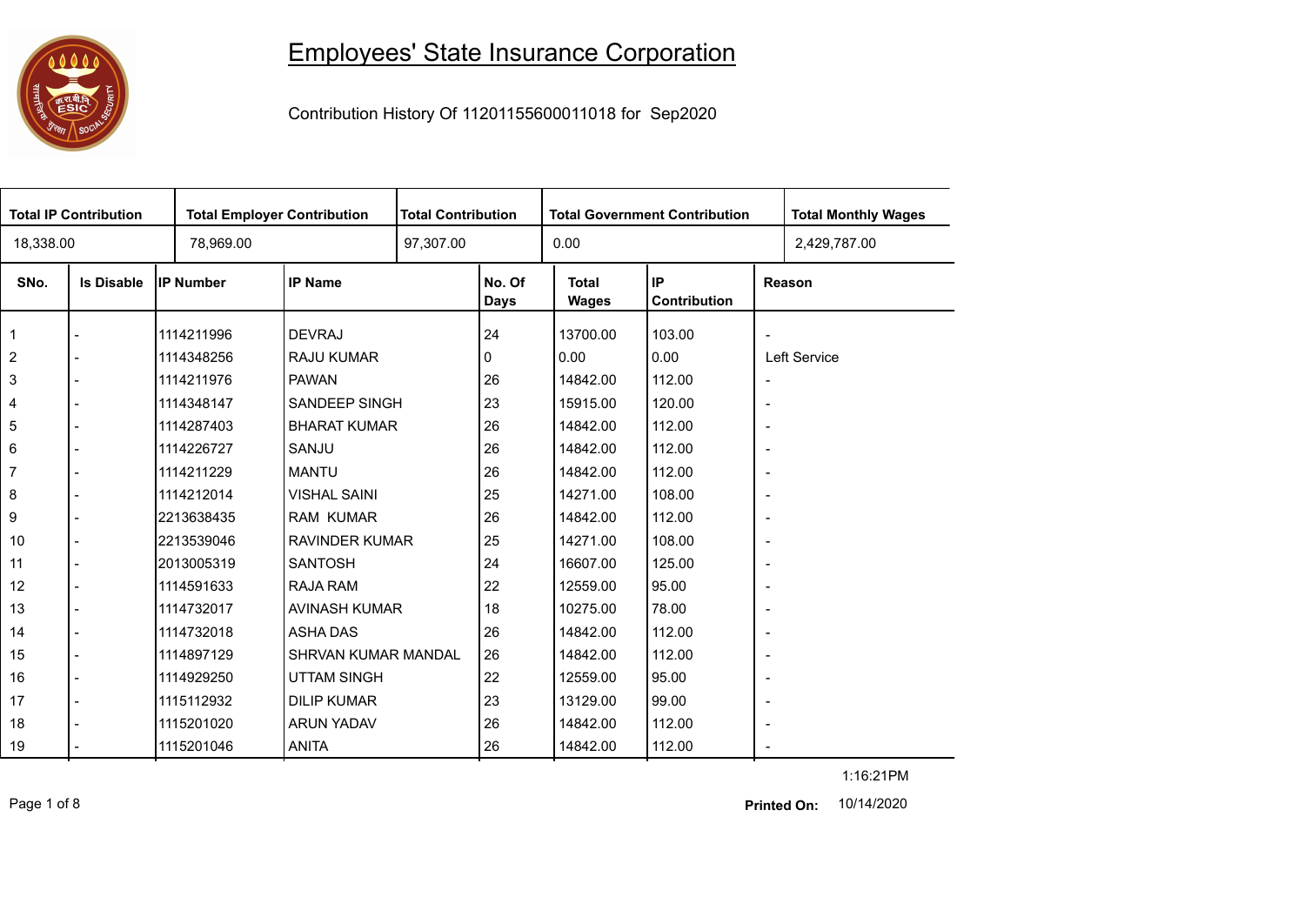| SNo. | <b>Is Disable</b> | <b>IP Number</b> | <b>IP Name</b>                       | No. Of<br>Days | <b>Total</b><br><b>Wages</b> | IP<br>Contribution | <b>Reason</b>            |
|------|-------------------|------------------|--------------------------------------|----------------|------------------------------|--------------------|--------------------------|
| 20   |                   | 1115219688       | <b>MANISH KUMAR</b>                  | 25             | 14271.00                     | 108.00             |                          |
| 21   |                   | 1115219682       | <b>KAPIL</b>                         | 25             | 14271.00                     | 108.00             |                          |
| 22   |                   | 1115270875       | <b>CHANDNI</b>                       | 25             | 14271.00                     | 108.00             |                          |
| 23   |                   | 1115270881       | <b>SURAJ KUMAR</b>                   | 22             | 12559.00                     | 95.00              |                          |
| 24   |                   | 1114806728       | MD RIZWAN ALAM                       | 15             | 8563.00                      | 65.00              |                          |
| 25   |                   | 1115396117       | RAGHUNANDAN KUMAR                    | 26             | 14842.00                     | 112.00             |                          |
| 26   |                   | 1115433634       | <b>RAKESH KUMAR</b><br><b>NAMDEV</b> | 24             | 13700.00                     | 103.00             |                          |
| 27   |                   | 1115455368       | <b>SURUCHI</b>                       | 26             | 14842.00                     | 112.00             | $\overline{\phantom{a}}$ |
| 28   |                   | 1115455377       | <b>HARISH KUMAR</b>                  | 26             | 14842.00                     | 112.00             |                          |
| 29   |                   | 1115070046       | <b>BRAJENDRA KUMAR</b>               | 25             | 14271.00                     | 108.00             |                          |
| 30   |                   | 1013823285       | <b>SHAMBHOO</b>                      | 26             | 17991.00                     | 135.00             |                          |
| 31   |                   | 1115487433       | <b>SACHIN</b>                        | 25             | 14271.00                     | 108.00             |                          |
| 32   |                   | 1013634471       | <b>VIPIN</b>                         | 0              | 0.00                         | 0.00               | Left Service             |
| 33   |                   | 1013645087       | SURENDER-1                           | 25             | 14271.00                     | 108.00             | $\overline{\phantom{a}}$ |
| 34   |                   | 1014012424       | <b>LOKENDER KUMAR</b>                | 25             | 14271.00                     | 108.00             | $\overline{\phantom{a}}$ |
| 35   |                   | 1013847198       | <b>PRABHA</b>                        | 24             | 13700.00                     | 103.00             |                          |
| 36   |                   | 1014056066       | <b>RAVI KUMAR</b>                    | 26             | 14842.00                     | 112.00             |                          |
| 37   |                   | 1014046982       | <b>HIRA LAL SAHU</b>                 | 0              | 0.00                         | 0.00               | <b>Left Service</b>      |
| 38   |                   | 1014375658       | <b>BAMBAM KUMAR</b><br><b>PASWAN</b> | 21             | 11988.00                     | 90.00              | $\overline{\phantom{a}}$ |
| 39   |                   | 1014099772       | SHARWAN KUMAR RAM                    | 26             | 14842.00                     | 112.00             | $\overline{\phantom{a}}$ |
| 40   |                   | 1014356137       | <b>RUMA</b>                          | 24             | 13700.00                     | 103.00             |                          |
| 41   |                   | 1014178107       | ANUBHAV SINGH                        | 26             | 14842.00                     | 112.00             |                          |
| 42   |                   | 1014236394       | <b>BHUPENDER</b>                     | 17             | 9704.00                      | 73.00              | $\overline{\phantom{a}}$ |
| 43   |                   | 1014178106       | MUKESH KUMAR GUPTA                   | 4              | 2283.00                      | 18.00              |                          |
| 44   |                   | 1014254513       | POOJA KUMARI                         | 26             | 14842.00                     | 112.00             |                          |
| 45   |                   | 2013796494       | <b>MOHINI</b>                        | 26             | 14842.00                     | 112.00             |                          |
| 46   |                   | 1013634472       | <b>CHANDER PAL</b>                   | 24             | 13700.00                     | 103.00             |                          |
| 47   |                   | 1115523767       | <b>NEERAJ KUMAR</b>                  | 24             | 13700.00                     | 103.00             |                          |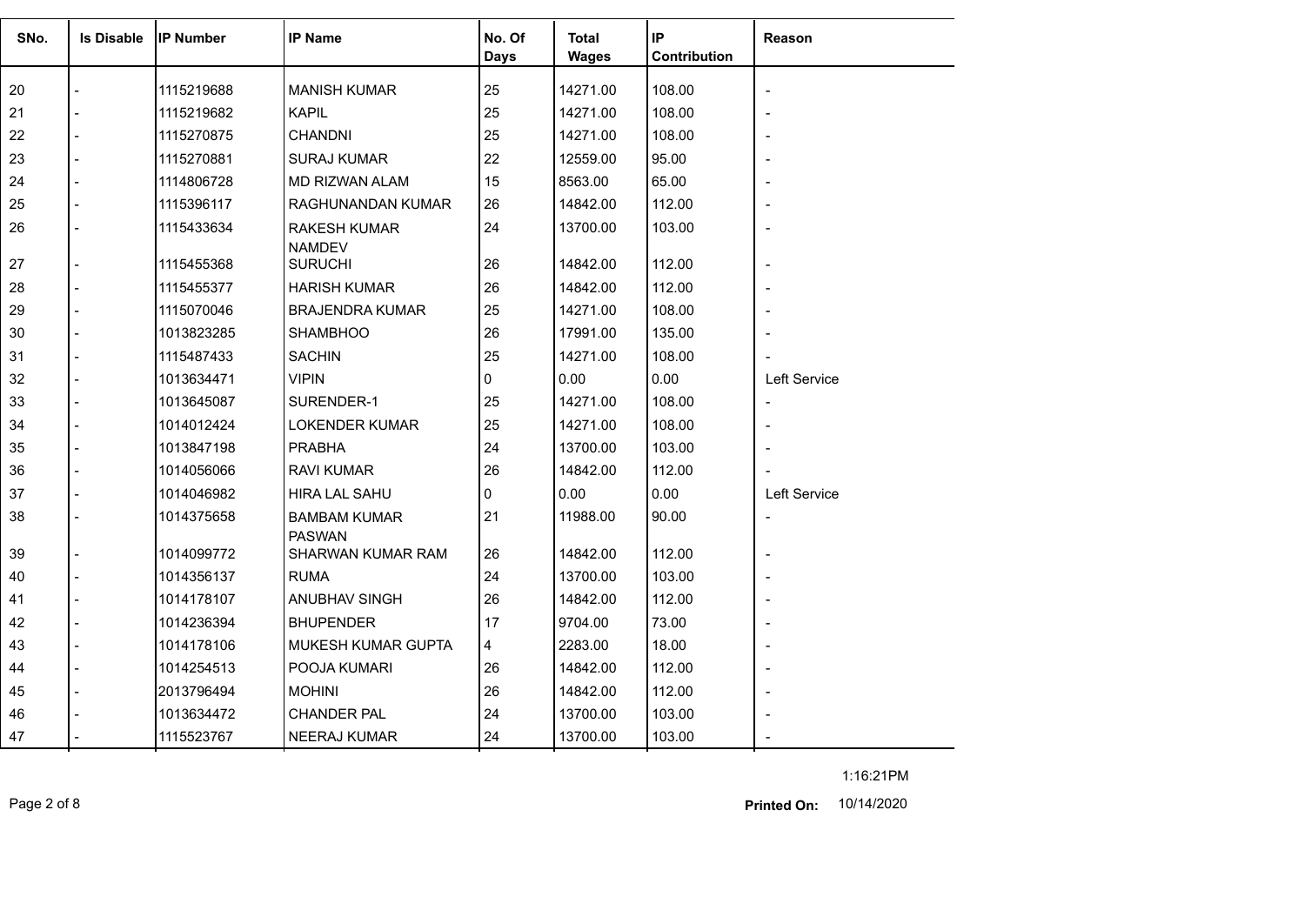| SNo. | <b>Is Disable</b> | <b>IP Number</b> | <b>IP Name</b>         | No. Of | <b>Total</b> | IP           | Reason         |
|------|-------------------|------------------|------------------------|--------|--------------|--------------|----------------|
|      |                   |                  |                        | Days   | <b>Wages</b> | Contribution |                |
| 48   |                   | 1115523790       | <b>AMIT KUMAR</b>      | 26     | 14842.00     | 112.00       |                |
| 49   |                   | 1115543485       | NIPU DEVI              | 26     | 14842.00     | 112.00       |                |
| 50   |                   | 1115543652       | PREM CHAND             | 5      | 2854.00      | 22.00        |                |
| 51   |                   | 1115561340       | <b>MUINUDDEEN</b>      | 26     | 14842.00     | 112.00       |                |
| 52   |                   | 1115543734       | <b>ASHISH KUMAR</b>    | 24     | 13700.00     | 103.00       |                |
| 53   |                   | 1115577400       | <b>SUNIL KUMAR</b>     | 19     | 10846.00     | 82.00        |                |
| 54   |                   | 1115577444       | RAM KUMAR              | 25     | 14271.00     | 108.00       |                |
| 55   |                   | 1115577456       | SHIVENDER KUMAR        | 25     | 14271.00     | 108.00       |                |
| 56   |                   | 1013926536       | SUDHANSHU              | 26     | 14842.00     | 112.00       |                |
| 57   |                   | 1014012415       | ANIRUDH                | 26     | 14842.00     | 112.00       |                |
| 58   |                   | 1115577466       | <b>DEEPAK SINGH</b>    | 0      | 0.00         | 0.00         | Left Service   |
| 59   |                   | 1115578231       | <b>NITESH KUMAR</b>    | 24     | 13700.00     | 103.00       | $\blacksquare$ |
| 60   |                   | 1014344965       | <b>VEERENDRA</b>       | 26     | 14842.00     | 112.00       |                |
| 61   |                   | 1014392594       | KAILASH DEVI           | 26     | 14842.00     | 112.00       |                |
| 62   |                   | 1013634351       | <b>NARENDER</b>        | 25     | 14271.00     | 108.00       |                |
| 63   |                   | 1014046979       | MOHD. KURBAN           | 26     | 14842.00     | 112.00       |                |
| 64   |                   | 1014170728       | ANKUR GAUTAM           | 26     | 14842.00     | 112.00       |                |
| 65   |                   | 1115577511       | <b>SURAJ</b>           | 26     | 14842.00     | 112.00       |                |
| 66   |                   | 1115577516       | <b>MANOJ KUMAR</b>     | 26     | 14842.00     | 112.00       |                |
| 67   |                   | 1115577524       | PRAKASH SINGH BISHT    | 0      | 0.00         | 0.00         | Left Service   |
| 68   |                   | 1014046981       | MURTAZA ANSARI         | 7      | 3996.00      | 30.00        |                |
| 69   |                   | 1013799153       | <b>BHUPENDER</b>       | 0      | 0.00         | 0.00         | Left Service   |
| 70   |                   | 1013926537       | ANUJ SHARMA            | 26     | 14842.00     | 112.00       |                |
| 71   |                   | 1115577534       | PRADEEP KUMAR SINGH    | 26     | 17991.00     | 135.00       |                |
| 72   |                   | 1013830165       | SANDEEP                | 0      | 0.00         | 0.00         | Left Service   |
| 73   |                   | 1115577541       | <b>DEEPAK</b>          | 26     | 14842.00     | 112.00       |                |
| 74   |                   | 1014210650       | RAJ KUMAR              | 0      | 0.00         | 0.00         | Left Service   |
| 75   |                   | 1115595296       | RAKESH KUMAR JHA       | 25     | 14271.00     | 108.00       |                |
| 76   |                   | 1115595304       | <b>NAR SINGH KUMAR</b> | 23     | 13129.00     | 99.00        |                |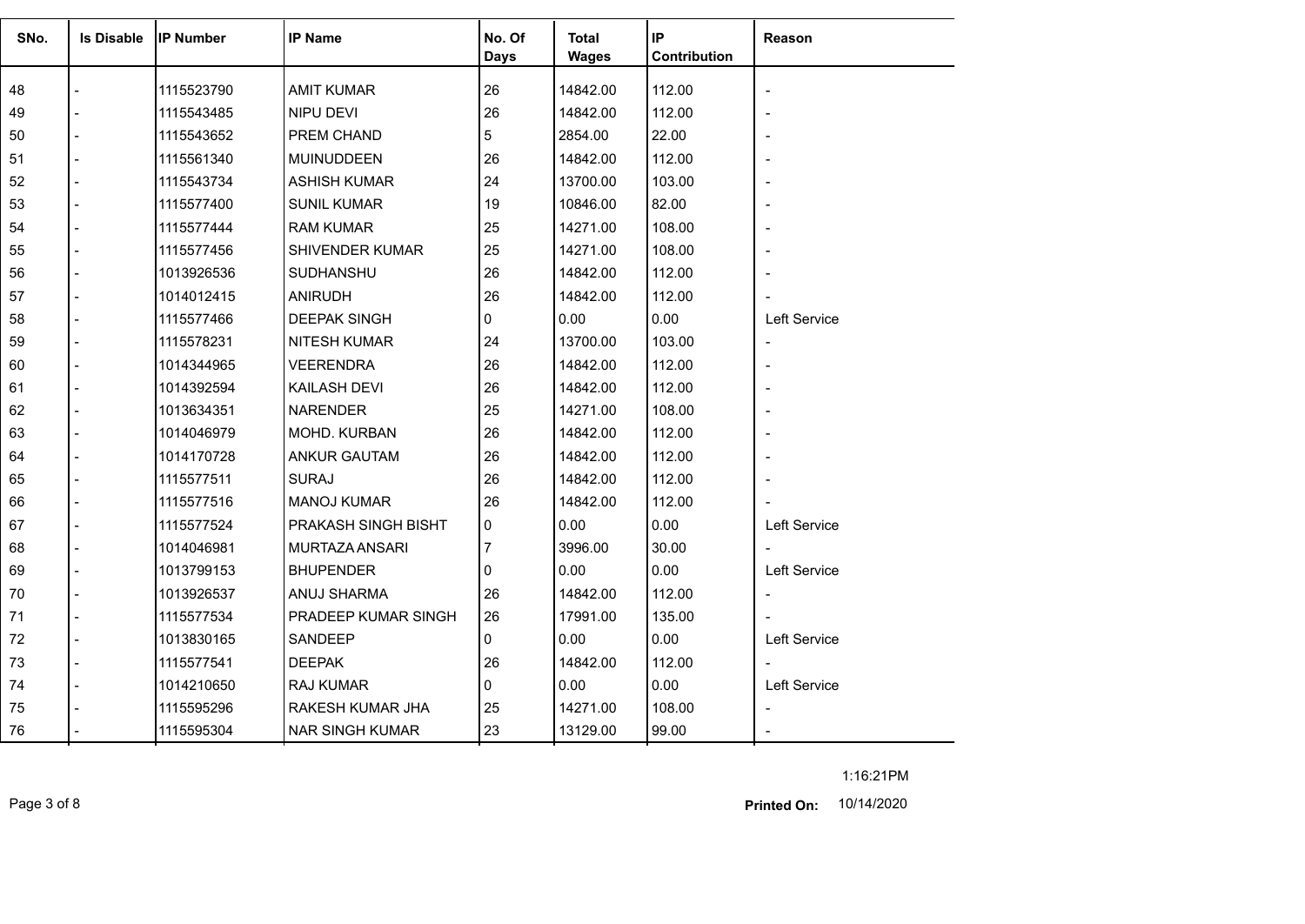| SNo. | <b>Is Disable</b> | <b>IP Number</b> | <b>IP Name</b>            | No. Of      | <b>Total</b> | IP           | Reason                   |
|------|-------------------|------------------|---------------------------|-------------|--------------|--------------|--------------------------|
|      |                   |                  |                           | <b>Days</b> | <b>Wages</b> | Contribution |                          |
| 77   |                   | 1115595324       | <b>INDRAWATI</b>          | 26          | 14842.00     | 112.00       |                          |
| 78   |                   | 1115595345       | KOMAL KUMARI              | 26          | 14842.00     | 112.00       |                          |
| 79   |                   | 1115595365       | <b>MANOJ PASWAN</b>       | 26          | 14842.00     | 112.00       |                          |
| 80   |                   | 1115595373       | <b>SHIVAM SINGH</b>       | 25          | 14271.00     | 108.00       |                          |
| 81   |                   | 1115595429       | SONU KUMAR PASVAN         | 25          | 14271.00     | 108.00       |                          |
| 82   |                   | 1115612863       | <b>PREETI</b>             | 0           | 0.00         | 0.00         | Left Service             |
| 83   |                   | 1115612881       | <b>RITU</b>               | 23          | 13129.00     | 99.00        | $\overline{\phantom{a}}$ |
| 84   |                   | 1013684162       | <b>ANIL KUMAR</b>         | 25          | 14271.00     | 108.00       |                          |
| 85   |                   | 1115622121       | <b>RAJEEV KUMAR</b>       | 25          | 14271.00     | 108.00       |                          |
| 86   |                   | 1115622125       | <b>GOPAL</b>              | 24          | 13700.00     | 103.00       |                          |
| 87   |                   | 1115622128       | PHAHIMUDDEEN              | 25          | 14271.00     | 108.00       |                          |
| 88   |                   | 1115614456       | <b>VICKY KUMAR</b>        | 26          | 14842.00     | 112.00       |                          |
| 89   |                   | 1114211758       | <b>MAMTA</b>              | 6           | 3425.00      | 26.00        |                          |
| 90   |                   | 1115643544       | <b>BHANU PRATAP SINGH</b> | 26          | 14842.00     | 112.00       |                          |
| 91   |                   | 1115643527       | VIKAS KUMAR SAH           | 26          | 14842.00     | 112.00       |                          |
| 92   |                   | 1115634387       | <b>MUKESH KUMAR</b>       | 26          | 14842.00     | 112.00       |                          |
| 93   |                   | 1114498748       | <b>RANI DEVI</b>          | 0           | 0.00         | 0.00         | Left Service             |
| 94   |                   | 1115643538       | <b>ATUL</b>               | 23          | 13129.00     | 99.00        |                          |
| 95   |                   | 1014193451       | ONKAR KUMAR PASWAN        | 25          | 14271.00     | 108.00       |                          |
| 96   |                   | 1115487427       | <b>RAM MOHAN</b>          | 26          | 14842.00     | 112.00       |                          |
| 97   |                   | 1115691999       | NAVEEN KUMAR              | 0           | 0.00         | 0.00         | Left Service             |
| 98   |                   | 1115691995       | <b>JOGINDER SINGH</b>     | 0           | 0.00         | 0.00         | Left Service             |
| 99   |                   | 1115705839       | AJAY KUMAR BARAR          | 23          | 13129.00     | 99.00        | $\overline{\phantom{a}}$ |
| 100  |                   | 1115702610       | <b>VINOD</b>              | 24          | 13700.00     | 103.00       |                          |
| 101  |                   | 1115710147       | <b>HARIBILASH SINGH</b>   | 26          | 14842.00     | 112.00       |                          |
| 102  |                   | 1115710150       | <b>GULSHAN KUMAR</b>      | 26          | 14842.00     | 112.00       |                          |
| 103  |                   | 1115710154       | ANOOP KUMAR               | 0           | 0.00         | 0.00         | Left Service             |
| 104  |                   | 1115396112       | <b>KARTIK</b>             | 25          | 14271.00     | 108.00       |                          |
| 105  |                   | 1115487417       | CHANDAN                   | 0           | 0.00         | 0.00         | Left Service             |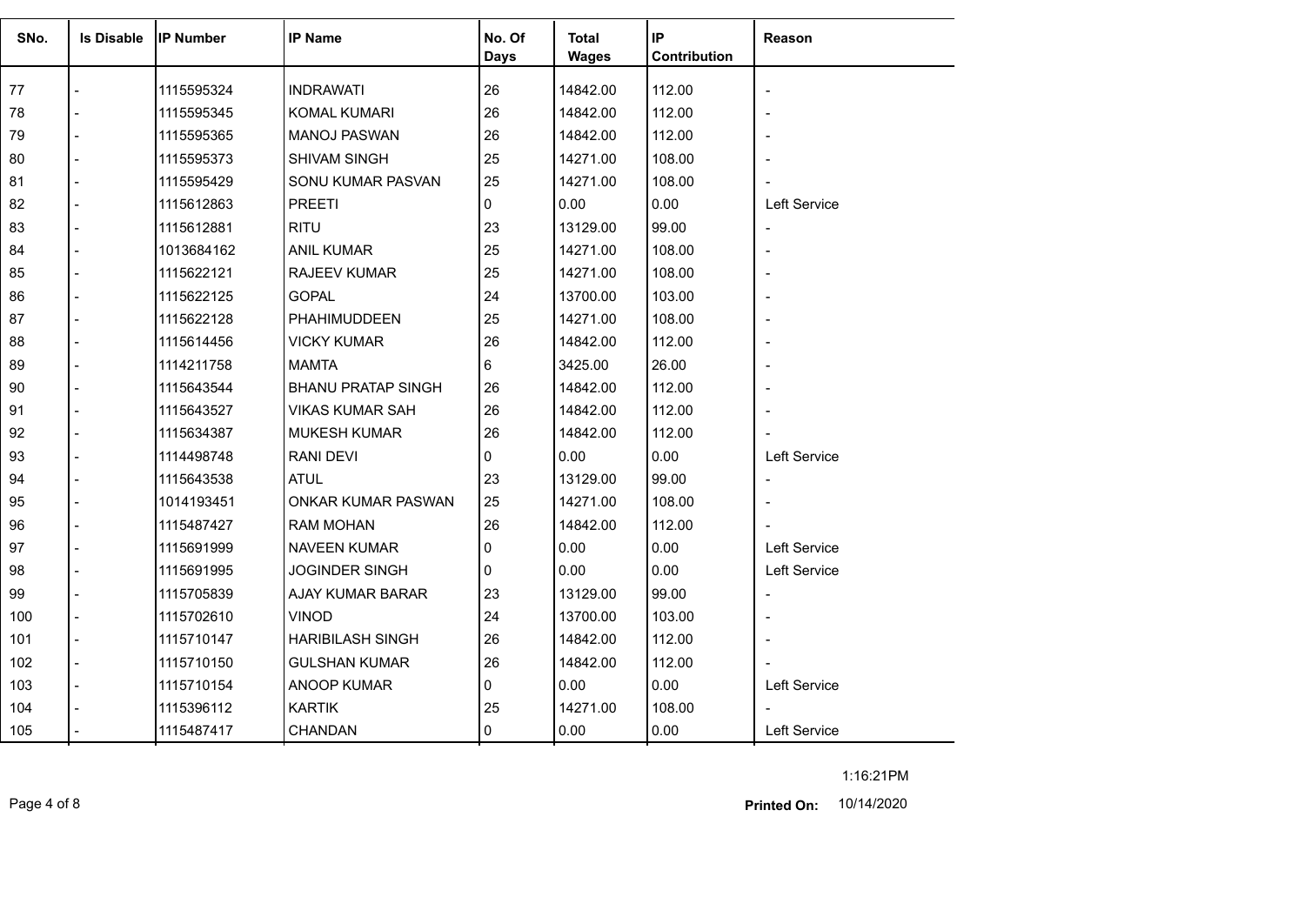| SNo. | <b>Is Disable</b> | <b>IP Number</b> | <b>IP Name</b>         | No. Of<br><b>Days</b> | <b>Total</b><br><b>Wages</b> | IP<br>Contribution | Reason                   |
|------|-------------------|------------------|------------------------|-----------------------|------------------------------|--------------------|--------------------------|
| 106  |                   | 1115734353       | RAJ KISHORE            | $\mathbf 0$           | 0.00                         | 0.00               | Left Service             |
| 107  |                   | 1115728019       | <b>DHARAM VEER</b>     | $\mathbf{0}$          | 0.00                         | 0.00               | Left Service             |
| 108  |                   | 1115256045       | <b>PYARE LAL</b>       | 21                    | 11988.00                     | 90.00              | $\overline{\phantom{a}}$ |
| 109  |                   | 1115726739       | <b>SUMAN</b>           | $\mathbf{0}$          | 0.00                         | 0.00               | <b>Left Service</b>      |
| 110  |                   | 1115726735       | <b>PRIYANKA</b>        | 0                     | 0.00                         | 0.00               | Left Service             |
| 111  |                   | 1114591632       | <b>RANJAN</b>          | 22                    | 12559.00                     | 95.00              | $\overline{\phantom{a}}$ |
| 112  |                   | 1114348252       | <b>JAI BHAGWAN</b>     | 22                    | 12559.00                     | 95.00              | $\overline{\phantom{a}}$ |
| 113  | $\overline{a}$    | 1115728294       | <b>SACHIN KUMAR</b>    | 26                    | 14842.00                     | 112.00             |                          |
| 114  | $\overline{a}$    | 1115728009       | SAHIL KUMAR            | 26                    | 14842.00                     | 112.00             | $\blacksquare$           |
| 115  |                   | 1115744082       | <b>VISHNU KUMAR</b>    | 0                     | 0.00                         | 0.00               | Left Service             |
| 116  |                   | 1115744091       | <b>HARI GOVIND</b>     | 22                    | 12559.00                     | 95.00              | $\overline{\phantom{a}}$ |
| 117  |                   | 1115744079       | PREMSHANKAR            | 5                     | 2854.00                      | 22.00              |                          |
| 118  |                   | 1115744054       | GEETA DEVI             | 0                     | 0.00                         | 0.00               | Left Service             |
| 119  |                   | 1115744065       | <b>NAIM</b>            | 0                     | 0.00                         | 0.00               | Left Service             |
| 120  |                   | 1115744084       | <b>IMRAN KHAN</b>      | 25                    | 14271.00                     | 108.00             | $\overline{\phantom{a}}$ |
| 121  |                   | 1115744068       | <b>MANMOHAN SINGH</b>  | 26                    | 14842.00                     | 112.00             | $\blacksquare$           |
| 122  |                   | 1115744060       | <b>KANDHI LAL</b>      | 20                    | 11417.00                     | 86.00              |                          |
| 123  | $\overline{a}$    | 1115744057       | <b>SHAHINA</b>         | 23                    | 13129.00                     | 99.00              | $\overline{a}$           |
| 124  |                   | 1114348227       | <b>GOPAL</b>           | 20                    | 11417.00                     | 86.00              |                          |
| 125  |                   | 1115744093       | <b>KUMARI SHALINI</b>  | 26                    | 14842.00                     | 112.00             | $\blacksquare$           |
| 126  |                   | 1115744063       | <b>MOHIT SHARMA</b>    | 26                    | 14842.00                     | 112.00             |                          |
|      |                   |                  |                        |                       |                              |                    |                          |
| 127  |                   | 1014491244       | <b>HIMANSHU THAKUR</b> | 25                    | 14271.00                     | 108.00             |                          |
| 128  |                   | 1115744071       | MOHIT KUMAR GUPTA      | 25                    | 14271.00                     | 108.00             |                          |
| 129  |                   | 1115749631       | <b>RAHUL</b>           | 0                     | 0.00                         | 0.00               | Left Service             |
| 130  | $\overline{a}$    | 6718511997       | KARMAVEER SINGH        | 25                    | 14271.00                     | 108.00             | $\overline{\phantom{a}}$ |
| 131  | $\blacksquare$    | 1114929236       | <b>SAVITRI</b>         | 24                    | 13700.00                     | 103.00             | $\overline{\phantom{m}}$ |
| 132  |                   | 1114226715       | <b>SUNIL KUMAR</b>     | 17                    | 9704.00                      | 73.00              |                          |
| 133  |                   | 1115749639       | <b>KANCHAN</b>         | 25                    | 14271.00                     | 108.00             |                          |
| 134  |                   | 1115749638       | <b>KRANTI</b>          | 22                    | 12559.00                     | 95.00              |                          |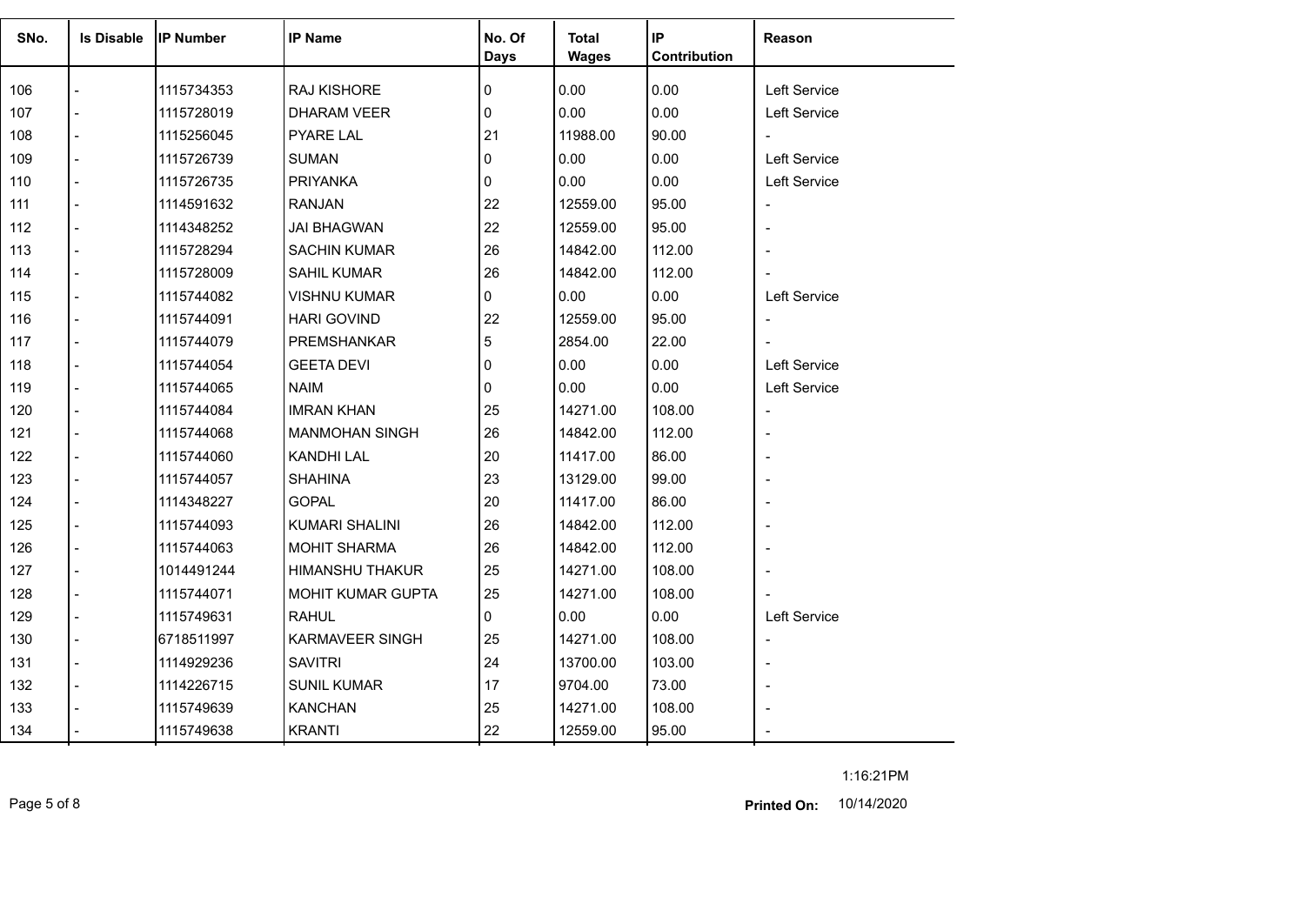| SNo.       | <b>Is Disable</b> | <b>IP Number</b> | <b>IP Name</b>       | No. Of<br><b>Days</b> | <b>Total</b><br><b>Wages</b> | IP<br>Contribution | Reason                   |
|------------|-------------------|------------------|----------------------|-----------------------|------------------------------|--------------------|--------------------------|
| 135        |                   | 1115749634       | DHRUV SINGH          | 0                     | 0.00                         | 0.00               | Left Service             |
| 136        |                   | 1115750505       | <b>BHANU PAWAR</b>   | 0                     | 0.00                         | 0.00               | Left Service             |
| 137        |                   | 1115752084       | <b>GOVIND SINGH</b>  | 4                     | 2283.00                      | 18.00              |                          |
|            |                   |                  | <b>SUNIL</b>         | 26                    |                              |                    | $\overline{\phantom{a}}$ |
| 138        |                   | 1114444405       |                      | 26                    | 14842.00                     | 112.00             |                          |
| 139<br>140 |                   | 1115093056       | PAVNESH KUMAR        | 22                    | 14842.00<br>12559.00         | 112.00<br>95.00    |                          |
|            |                   | 1115763625       | RAHUL KARARA         |                       |                              |                    |                          |
| 141        |                   | 1115763635       | AKHILESH KUMAR YADAV | 19                    | 10846.00                     | 82.00              |                          |
| 142        |                   | 1115561362       | <b>RAHUL KUMAR</b>   | 8                     | 4567.00                      | 35.00              |                          |
| 143        |                   | 2013713287       | <b>SARVINDER</b>     | 3                     | 1713.00                      | 13.00              |                          |
| 144        |                   | 1114420800       | <b>PARDEEP</b>       | 21                    | 11988.00                     | 90.00              |                          |
| 145        |                   | 1115561412       | RAM ROOP             | 6                     | 3425.00                      | 26.00              |                          |
| 146        |                   | 1014203081       | <b>SARVESH KUMAR</b> | 24                    | 13700.00                     | 103.00             |                          |
| 147        |                   | 1115675447       | <b>RAJU KUMAR</b>    | 21                    | 11988.00                     | 90.00              |                          |
| 148        |                   | 1013505821       | <b>SUNIL KUMAR</b>   | 26                    | 14842.00                     | 112.00             |                          |
| 149        |                   | 1115718514       | RAVINDRA KUMAR       | 13                    | 7421.00                      | 56.00              |                          |
| 150        |                   | 1014411545       | <b>HRIPAL</b>        | 25                    | 14271.00                     | 108.00             |                          |
| 151        |                   | 1113845761       | <b>HARISH</b>        | 24                    | 13700.00                     | 103.00             |                          |
| 152        |                   | 1013715701       | RAM AVADH            | 26                    | 14842.00                     | 112.00             |                          |
| 153        |                   | 1014092601       | <b>MD RABBANI</b>    | 26                    | 14842.00                     | 112.00             |                          |
| 154        |                   | 1014392595       | <b>RANDHIR</b>       | 24                    | 13700.00                     | 103.00             |                          |
| 155        |                   | 1014115969       | <b>RAJU</b>          | 26                    | 14842.00                     | 112.00             |                          |
| 156        |                   | 2015886050       | CHHOTU KUMAR GUPTA   | 26                    | 14842.00                     | 112.00             |                          |
| 157        |                   | 2016038892       | <b>MANOJ</b>         | 26                    | 14842.00                     | 112.00             |                          |
| 158        |                   | 1115718511       | <b>AJAY KUMAR</b>    | 24                    | 13700.00                     | 103.00             |                          |
| 159        |                   | 1014065777       | <b>VIPIN KUMAR</b>   | 26                    | 14842.00                     | 112.00             |                          |
| 160        |                   | 1014300355       | <b>BUNTY</b>         | 25                    | 14271.00                     | 108.00             |                          |
| 161        |                   | 1014203079       | ROHIT BHADOURIYA     | 25                    | 14271.00                     | 108.00             |                          |
| 162        |                   | 1115580451       | <b>REKHA</b>         | 26                    | 14842.00                     | 112.00             |                          |
| 163        |                   | 1014411542       | <b>NEERAJ</b>        | 20                    | 11417.00                     | 86.00              |                          |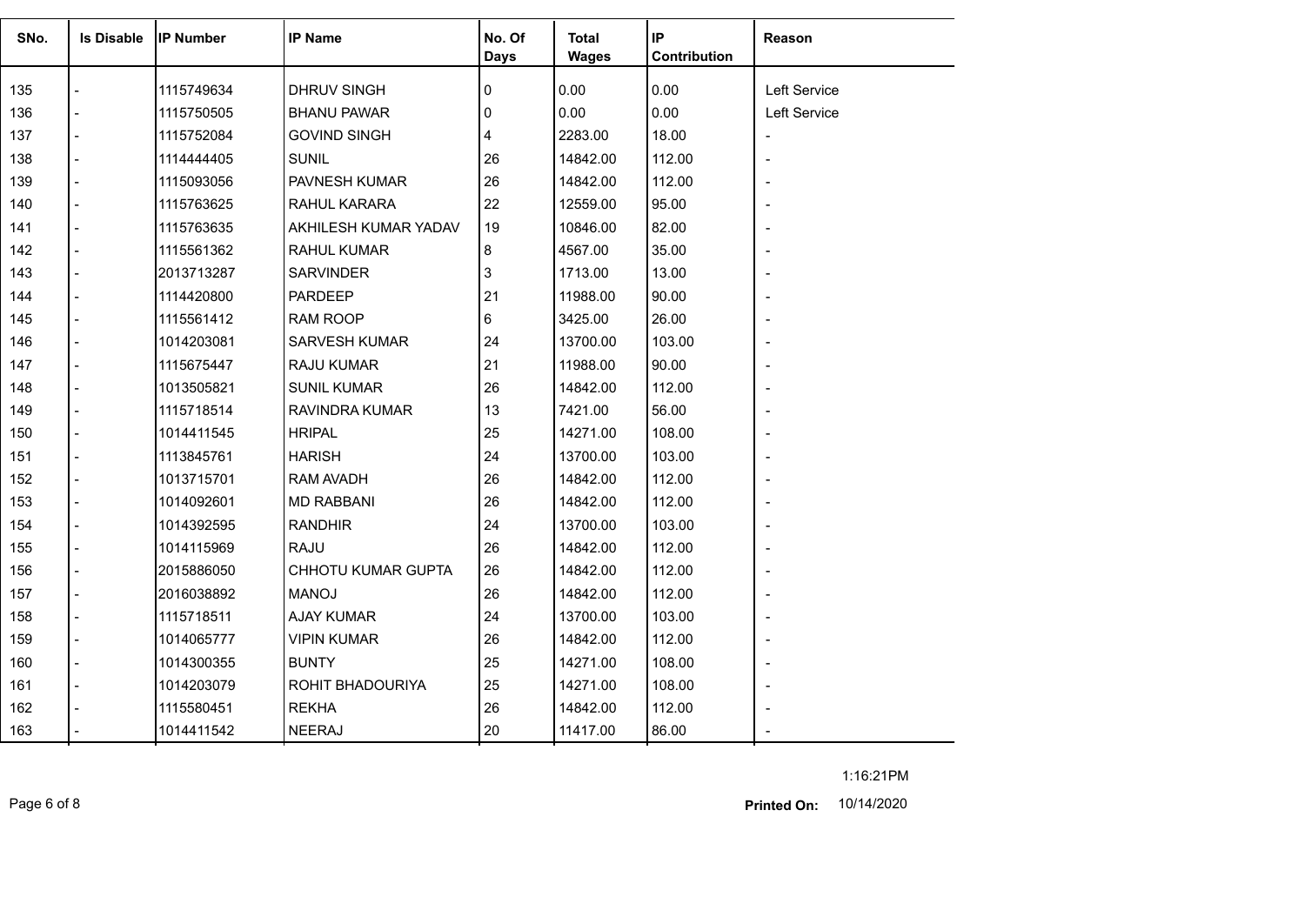| SNo. | <b>Is Disable</b> | <b>IP Number</b> | <b>IP Name</b>       | No. Of<br><b>Days</b> | Total<br><b>Wages</b> | IP<br>Contribution | Reason |
|------|-------------------|------------------|----------------------|-----------------------|-----------------------|--------------------|--------|
| 164  |                   | 1115693287       | <b>MANISH KUMAR</b>  | 22                    | 12559.00              | 95.00              |        |
| 165  |                   | 1014406975       | <b>ANKIT</b>         | 24                    | 13700.00              | 103.00             |        |
| 166  |                   | 1013823274       | <b>NEELAM</b>        | 23                    | 13129.00              | 99.00              |        |
| 167  |                   | 1115583864       | <b>AZAD</b>          | 23                    | 13129.00              | 99.00              |        |
| 168  |                   | 1013879303       | <b>HEMA SAXENA</b>   | 25                    | 14271.00              | 108.00             |        |
| 169  |                   | 1014091977       | PUSHPA DEVI          | 26                    | 14842.00              | 112.00             |        |
| 170  |                   | 1013505867       | <b>SHAILENDER</b>    | 24                    | 13700.00              | 103.00             |        |
| 171  |                   | 1014203077       | <b>RAKESH KUMAR</b>  | 21                    | 11988.00              | 90.00              |        |
| 172  |                   | 1115598463       | <b>ABHISHEK</b>      | 26                    | 14842.00              | 112.00             |        |
| 173  |                   | 1013687530       | <b>JAGJEEVAN</b>     | 25                    | 14271.00              | 108.00             |        |
| 174  |                   | 1115619467       | RAJU SHARMA          | 26                    | 14842.00              | 112.00             |        |
| 175  |                   | 1115619472       | <b>SUNIL KUMAR</b>   | 24                    | 13700.00              | 103.00             |        |
| 176  |                   | 1014406974       | <b>AJAY KUMAR</b>    | 25                    | 14271.00              | 108.00             |        |
| 177  |                   | 1115718517       | <b>AMIT KUMAR</b>    | 23                    | 13129.00              | 99.00              |        |
| 178  |                   | 2212179166       | ABHI MANYU           | 24                    | 13700.00              | 103.00             |        |
| 179  |                   | 1115741188       | DEEPAK MISHRA        | 23                    | 13129.00              | 99.00              |        |
| 180  |                   | 1115746139       | <b>AMARESH KUMAR</b> | 26                    | 14842.00              | 112.00             |        |
| 181  |                   | 1115746143       | <b>ASHIF</b>         | 11                    | 6279.00               | 48.00              |        |
| 182  |                   | 1115736560       | SARITA DEVI          | 26                    | 14842.00              | 112.00             |        |
| 183  |                   | 1115736555       | <b>SUNNY KUMAR</b>   | 13                    | 7421.00               | 56.00              |        |
| 184  |                   | 1013508445       | <b>SURESH KUMAR</b>  | 25                    | 17299.00              | 130.00             |        |
| 185  |                   | 2016634914       | <b>MUNNI DEVI</b>    | 14                    | 7992.00               | 60.00              |        |
| 186  |                   | 1115761364       | <b>ROHIT KUMAR</b>   | 10                    | 5708.00               | 43.00              |        |
| 187  |                   | 1014170734       | VIKAS <sub>2</sub>   | 24                    | 13700.00              | 103.00             |        |
| 188  |                   | 1013734416       | SANJEEV              | 19                    | 10846.00              | 82.00              |        |
| 189  |                   | 2016235962       | ANIL KUMAR PANDEY    | 26                    | 14842.00              | 112.00             |        |
| 190  |                   | 1115050846       | <b>ARUN KUMAR</b>    | 24                    | 13700.00              | 103.00             |        |
| 191  |                   | 1115487421       | YOGESH               | 26                    | 14842.00              | 112.00             |        |
| 192  |                   | 1115473492       | DHARMENDRA SINGH     | 30                    | 17084.00              | 129.00             |        |